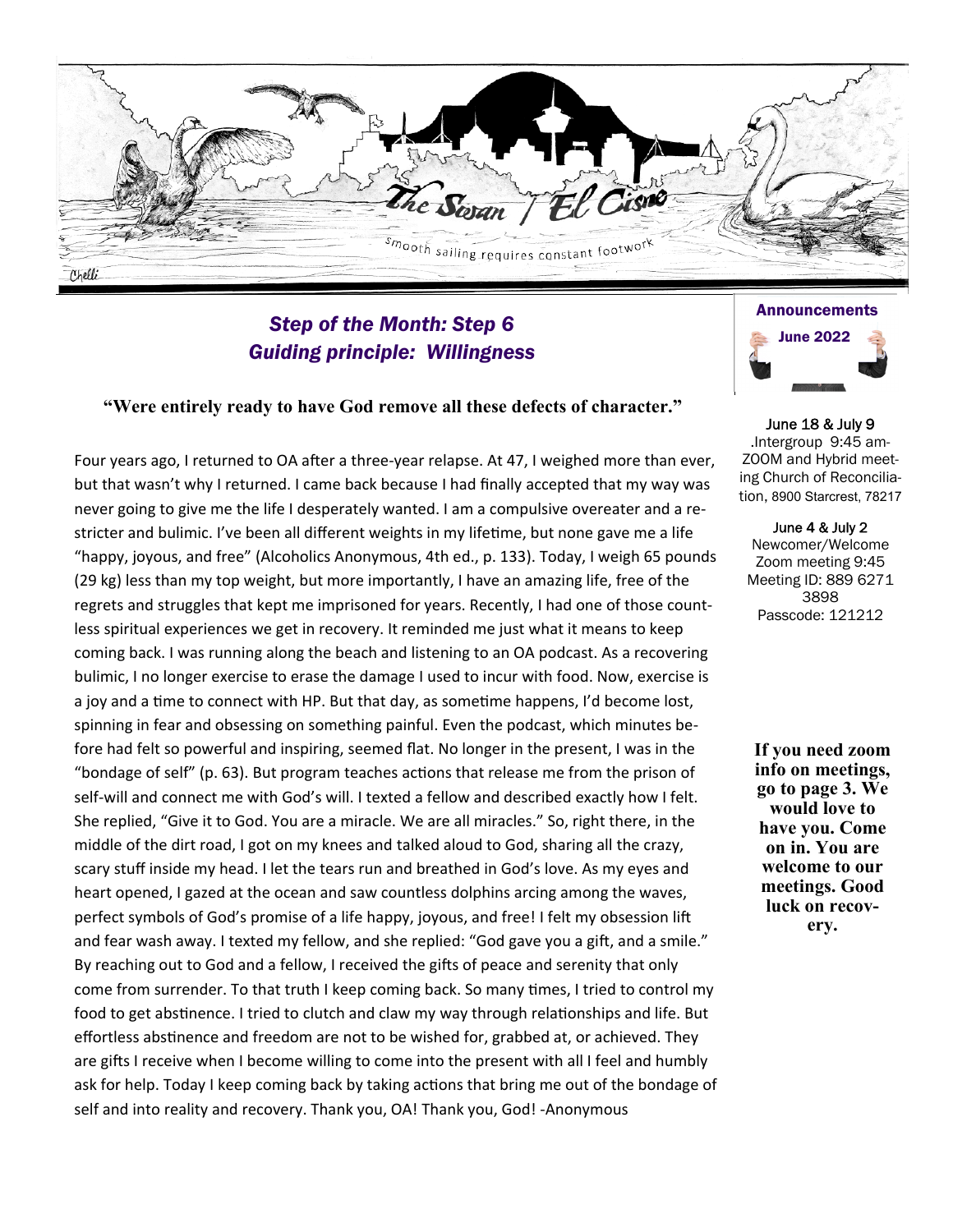# Sixth Step Prayer

Dear God, I am ready for Your help In removing from me the defects of character Which I now realize are an obstacle to my recovery. Help me to continue being honest with myself & Guide me toward spiritual & mental health.

# **A story for you**

 Here I sit, self-quarantined in the middle of a viral pandemic after returning home from the teeming petri dishes of an airport and airplane. I've been advised to stay put for two weeks, which is just as well since some of my meetings are closed indefinitely. So, what's a compulsive overeater to do? Isolate? I think not. Last time I checked, I have eight other Tools to help me maintain my abstinence. Let's start with anonymity. I have given out both my phone number and e-mail address to anyone in program I can reach. In this case, I am thrilled silly to let anyone know I'm a compulsive overeater in need of support. By calling, texting, and emailing others, I've utilized the Tools of telephone and writing. Additionally, I have asked people to give others my phone number and e-mail address so we can share our feelings directly. I also plan to utilize telephone meetings to maintain contact with the program. Plus, I have continued to write every day in an online For Today loop and forward my posts to my sponsor and sponsees. Before bed each night, I've done a written Tenth Step in the form of letter to God, so that I am in conscious contact with my Higher Power and my inner self. But wait, there's more! My action plan includes using the rest of the Tools. For instance, I have continued to read my literature daily, including For Today and Voices of Recovery, the Big Book, and other Conference-approved OA literature. I've kept busy in the afternoons with service, contacting the World Service Office and Region Eight offices, along with my intergroup's web goddess, to give updates about meeting cancellations in my area and the moves of face-to-face meetings to online venues. To gather this information, I was in touch with several of our meetings' host facilities to learn which organizations still allow meetings and which do not. I've also done service by checking in with other members. I've used the Tool of sponsorship by checking in with my sponsor (in truth, I stopped writing right here to call him), and I've responded to calls, texts, and e-mails from sponsees every day. Last, but far from least, I have remained faithfully committed to my plan of eating, a vital ingredient to my abstinence, especially during this highly stressful time. So yes, I greatly miss face-to-face meetings, but I have not had to isolate. There are eight other blessed ways to work my program, and I will keep using them until and after it's safe to return to meetings. Meanwhile I will pray and meditate, work the Steps, and strive to live by the Principles to enrich my program. I do have another choice, but I ain't going back there over some stinkin' virus. -Anonymous

## *A story*

Abstinence to me is the key to a better life. In the beginning of my precious abstinence, I remember being amazed at how much the resolution of my difficulties relationships and life in general was tied to simply not doing the behavior of compulsive overeating. I had always thought that the resolution would be mental or psychological realm. "No," I marveled later, "It's physical—it's not practicing the behavior." It's funny that I'd never made the connection between my compulsive overeating and the despair and self-hatred I felt. Abstinence clarified that for me, as it has clarified a lot of things. Today, some fifteen years later, food and eating have become less important to me, more right-sized. My connection to food and eating will always be disordered—that's my reality as a compulsive overeater and I accept it—but it is much improved. While the disease is progressive, I believe that recovery is also progressive, and I look forward to further progress. To me, progress means more involvement in life. My ability to participate in life used to be an unfortunate casualty of my disease, but now I'm pursuing personal interests. I'm enjoying a real human life these days, rather than a mere existence to be endured. That's why I see abstinence as the key to a better life: All I have to do is look around the rooms to see the miracles in my fellows' lives. I too am one of those miracles, as I have often been told. Abstinence has given me friends, a connection to a Higher Power, the opportunity to know myself through practice of the Steps, and the privilege of being a positive force in the world and in others' lives. Most especially, it has given me the chance to wake up happy and look forward to the new day. It has also given me the gift of being able to change and grow. The value of these gifts simply cannot be calculated. I'm in my sixth decade of life now, and the future looks bright: full of spiritual and emotional growth within a community of others following the same path. How many other 62-year-olds can say that? The abstinent life is quite simply a good life. A good, good life. ‐Anonymous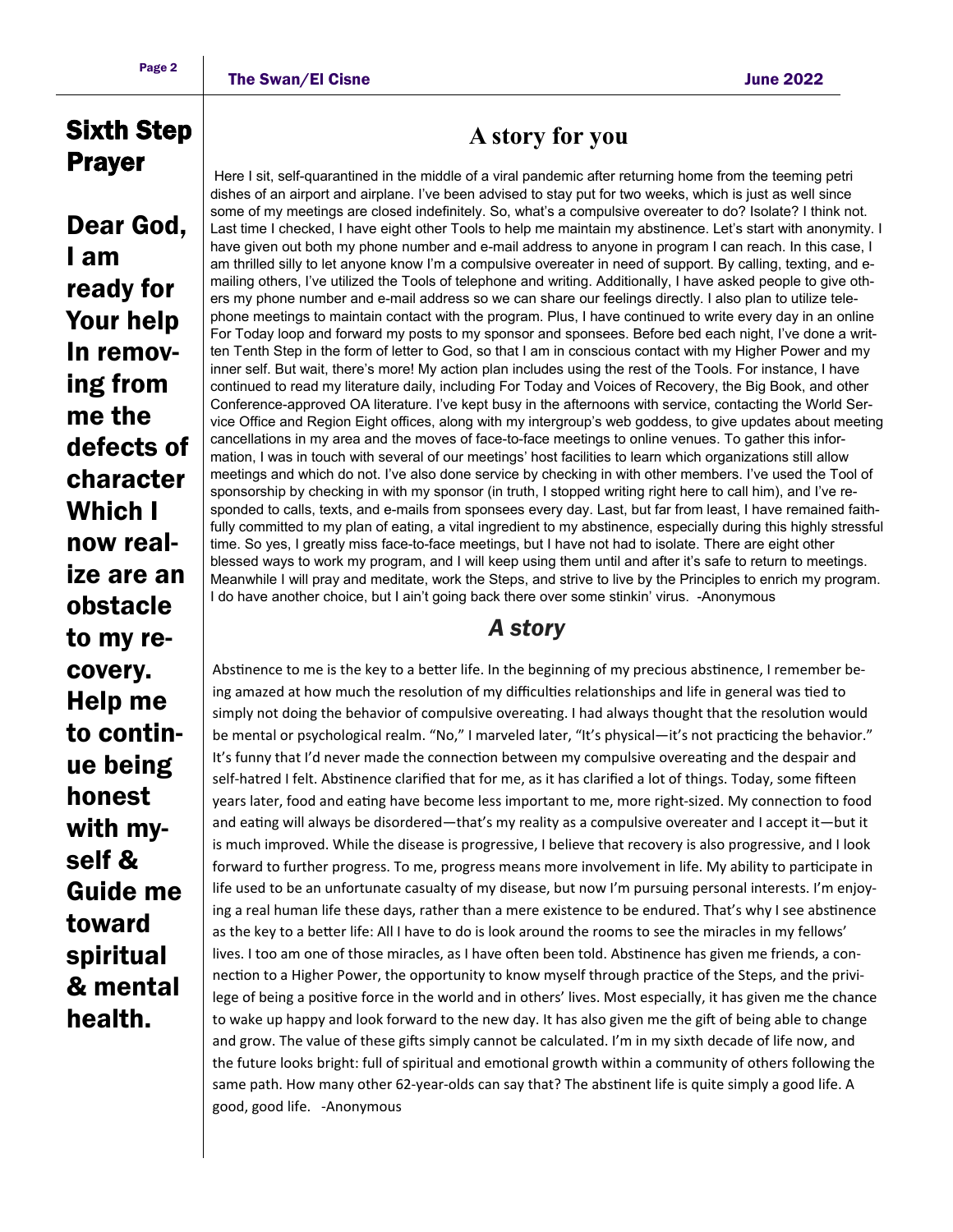# San Antonio Area Intergroup—Service Board

SAAI is duly registered with the World Service Office of Overeaters Anonymous.

Our primary purpose is to aid those with the problem of compulsive eating through the Twelve Steps and Twelve Traditions of Overeaters Anonymous and to serve and represent the OA groups from which the Intergroup is formed.

SAAI can be reached in the following ways:

Phone: 210.492.5400 Email: news@oasanantonio.com US mail: SAAI

PO Box 5458 San Antonio, TX 78201

Website: www.oasanantonio.com

#### 2021-2022 Board

Chair: Ken R Vice Chair: Michele D Treasurer: Lindsay Recording Secretary: Swann V Communications Secretary: Deborah A Parliamentarian: Lea B WSO Delegate: Ron J Region III Representative: **Helen** 

SAAI has standing and special committees to carry out its purposes in an effective and efficient manner.

### 2021-2022 SAAI Standing Committees

Audio Library: Steve M. Archives: Barbara F. Communication: Deborah A. Swan/El Cisne: Chris B. Website: Deborah A. Public Information: Open

Professional Outreach: Mary Rose J. Meeting Info/Phone line: Sharon V. Welcome Back/Newcomer: Carrie 12X12: Open

Literature: Barbara F. OA and AA literature can be ordered and picked up at Intergroup meetings. Literature forms online

Place literature order at: oasaliterature@gmail.com

Want to receive The Swan/El Cisne and important updates via email? news@oasanantonio.com

### Zoom Meeting IDs & Passwords (PW):

Sunday 5:00 PM, Hybrid, ID: 193-124-988, PW: 474395 Sunday 7:00 PM New Braunfels, Hybrid, ID: 869-194-04552, PW: 1111111 Monday 9:30 AM, Virtual Only, ID: 324-599-463, PW: 281 Monday 5:45 PM, Virtual Only, ID: 715-513-8641, PW: 121212 Monday 7:00 PM, Virtual Only, ID: 898-2617-8803, PW: 111111 Tuesday 5:45 PM, Virtual Only, ID: 832-0041-1425, PW: 831971 Tuesday 7:00 PM, In Person Only Wednesday 12:00 PM Kerrville, In Person Only Wednesday 7:00 PM, In Person Only, Spanish Wednesday 7:30 PM, Hybrid, Audio: (712) 432-0900, Access code 637-445 Thursday 12:15 PM, In Person Only Thursday 7:00 PM New Braunfels, Hybrid, ID: 86919404552, PW: 1111111 Friday 9:30 AM, Virtual Only, ID: 803-900-343, PW: 2839 Friday 5:45 PM, Virtual Only, ID: 715-513-8641, PW: 121212 Saturday 8:30 AM, Hybrid, ID: 140-019-469, PW: 111111

1st Saturday 9:45 AM, Newcomers/Return, Hybrid, ID: 889 6271 3898 Passcode: 121212

#### **TWELVE STEPS**

**1. We admitted we were powerless and our lives have become unmanageable**

**2. Came to believe that a Power greater than ourselves could restore us to sanity.** 

**3. Made a decision to turn our will and our lives over to**  the care of God as<br>we understood Him.

> **4. Made a searching and fearless moral inventory of ourselves.**

**5. Admitted to God, to ourselves, and to another human being the exact nature of our wrongs.** 

**6. Were entirely ready to have God remove all these defects of character.** 

**7. Humbly asked Him to remove our shortcomings.** 

**8. Made a list of all persons we had harmed and became willing to make amends to them all.** 

**9. Made direct amends to such people wherever possible, except when to do so would injure them or others.** 

**10. Continued to take personal inventory and when we were wrong, promptly admitted it.** 

**11. Sought through prayer and meditation to improve our conscious contact with God as we understood Him, praying only for knowledge of His will for us and the power to carry that out.**